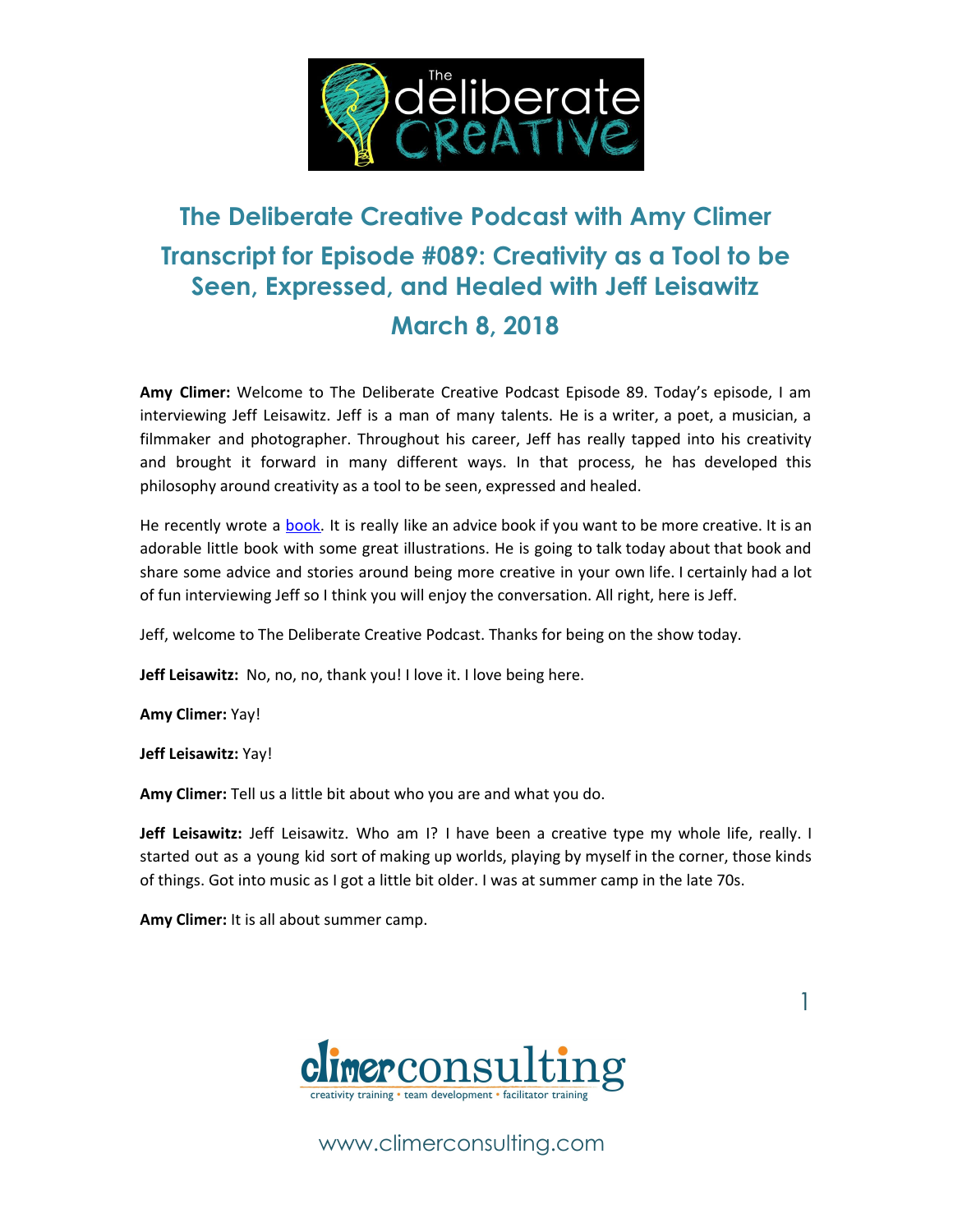

**Jeff Leisawitz:** Aw, Camp Log-n-Twig. If anybody out there is from Camp Log-n-Twig, call me. It is at the summer camp. I was a little kid. After dinner every night, they would have what they call Free Play. Just run around and do whatever. There was an empty cabin in the summer of 1978 and a counselor brought up his drum kits and like a big 70s hi-fi stereo. Every night after dinner, this guy would go into this cabin and crank up the records and play the drums. I would sit maybe 30, 40 feet away under this tree and I would just like, "Wow, that's something! That's cool."

One day, this came out and he is sort of standing on the porch, he is looking at me and he is like, "Hey kid, do you want to check this out?" I am like, "Yeah, sure. Okay." I go into this cabin. It is an empty cabin with a drum kit and a stereo and this guy puts on *The Who* - *Baba O'Riley*. I remember the song.

**Amy Climer:** Wow! I am impressed.

**Jeff Leisawitz:** This was a long time ago. He starts railing on the drums and it is thunder, it is magic, it is just bang! I walked out of there that night being like, "I want to rock. That's it."

**Amy Climer:** He did not let you play?

**Jeff Leisawitz:** No, he did not let me play. Too bad, I did not even think of that.

**Amy Climer:** That is so funny.

**Jeff Leisawitz:** But just sitting there while this guy played the drums, it was so out of me. I never experienced anything like that. The music was so great; The Who. Are you kidding me? I started learning guitar -- a couple of years later -- electric guitar. It was a great moment when I announced to my parents that I wanted to be a rock star. And they were like, "We said you could be anything you wanted to be, but that doesn't count."

**Amy Climer:** "Don't take us literally," right?

**Jeff Leisawitz:** Yeah, "Don't listen to us," that kind of thing. Anyway, I continued to pursue that, did all kinds of bands. The story is just so long But I got into music for film and TV, I have done tons of stuff like that, so a lot of music. Produced other artists, won a music award, Best Independent Electronic Artist in the World in 2000.

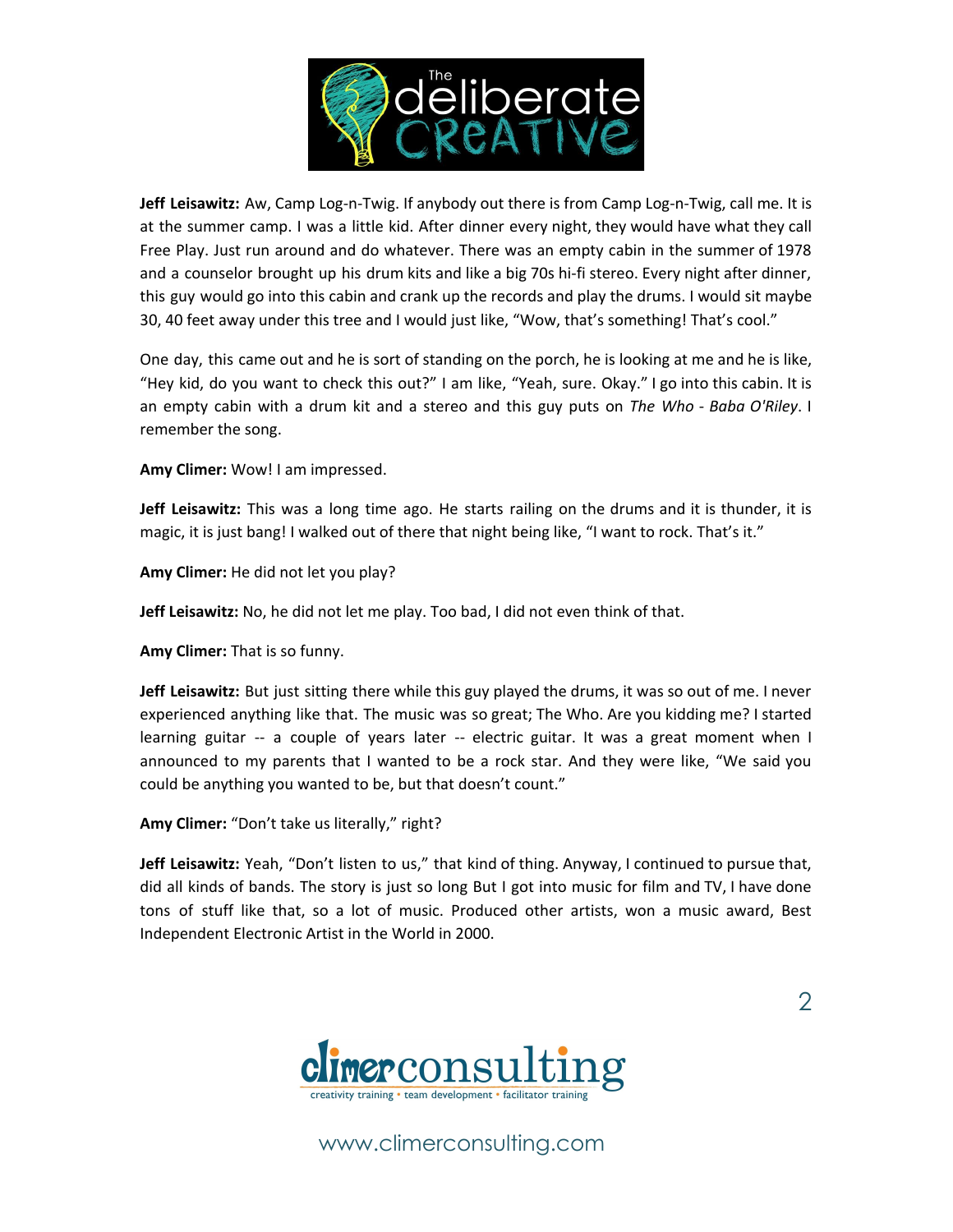

**Amy Climer:** Wow, congrats!

**Jeff Leisawitz:** Not bad.

**Amy Climer:** That is pretty cool!

**Jeff Leisawitz:** Yeah! I thought I was going to be up there with Moby, because Moby was the big deal at the time and I was like, "Moby, what's up?" But we did not quite get that far.

**Amy Climer:** Never too late. You never know.

**Jeff Leisawitz:** Yeah. In the meantime, I have also been into photography. My grandfather - when I was a little kid, about the same age, probably, he gave me a little plastic camera. It was a real camera, it was not a disposable camera, but it was like a kid version of the camera. We would go into his dark room and develop the film into prints, and if you have ever done that…

#### **Amy Climer:** I have.

**Jeff Leisawitz:** Black and white film, that is magic. It is beautiful. I just lit up with that. I totally have been into photography probably since I have been seven years old or something. I have done it professionally and some fine art stuff here and there, but that has not been a huge focus. But I still love it and do it, not all the time, but I do it enough.

Also writing; screenplays, tons and tons of poems, stories. I was a music journalist when I moved to Seattle. Just on and on and on with all this creativity. At the same time, I am also into empowering people, myself and others. What does that look like? These days, I teach songwriting at the college, so that is cool. If someone would have told me years ago that I would be getting a job teaching college students to rock, I would be pretty psyched about that. But the world is weird.

Also, I am life coach. I studied life coach and got all that kind of stuff. And also practice something called NLP (Neuro-Linguistic Re-patterning), which is a set of tools that help people untangle their subconscious blocks to become their best selves. I put all this stuff together, wrote a book one fine day and now I am doing podcast and teaching classes and stuff.

**Amy Climer:** That is awesome. Thanks, Jeff.



www.climerconsulting.com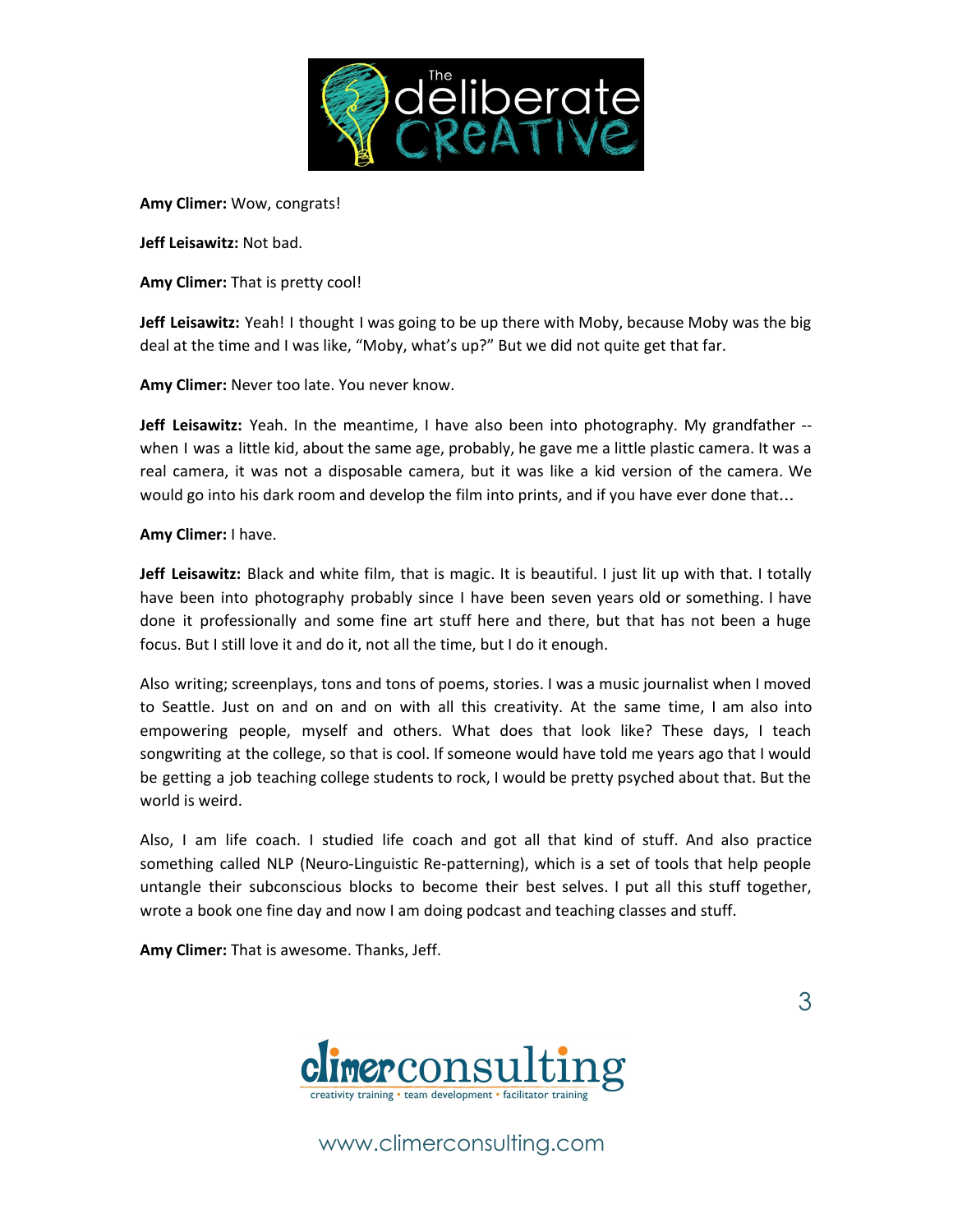

**Jeff Leisawitz:** Yeah, sure.

**Amy Climer:** I love hearing about the summer camp we talked about. I do a lot of work with summer camps and so it is so cool to hear how they impacted your life and that moment sounds really…

**Jeff Leisawitz:** Huge!

**Amy Climer:** Do you even know that person's name?

**Jeff Leisawitz:** Yes.

**Amy Climer:** Have you ever talked to him?

**Jeff Leisawitz:** I do know his name and there is a little bit more to the story. I was there as a kid and I went to the summer camp for eleven summers.

**Amy Climer:** Nice!

**Jeff Leisawitz:** I came back as a counselor years later and this guy was like a lifer there. He was in his probably mid-30s or something when I was there.

**Amy Climer:** Which was like so old, right?

**Jeff Leisawitz:** Oh my gosh, so old! Mid-30s, wow! I told him of this and he remembered it.

**Amy Climer:** Oh wow!

**Jeff Leisawitz:** Yeah! And I was like, "Dude, that moment affected my life in a huge, huge way." At that point he did not have the drum kit at the camp, but he had one of those little digital pads and we jammed. We played together. I played guitar and he play electronic drums.

**Amy Climer:** That is really cool that he remembered you because I think, often, we have these experiences as kids that are just really impactful. But then when we go back years later and talk to that adult, they do not remember. They are like, "Who are you?" That happened to me. I reached out to this teacher who just blew me away. I had her for three different years. She did not know who the heck I was and I was like, "What? Oh my gosh!"

4

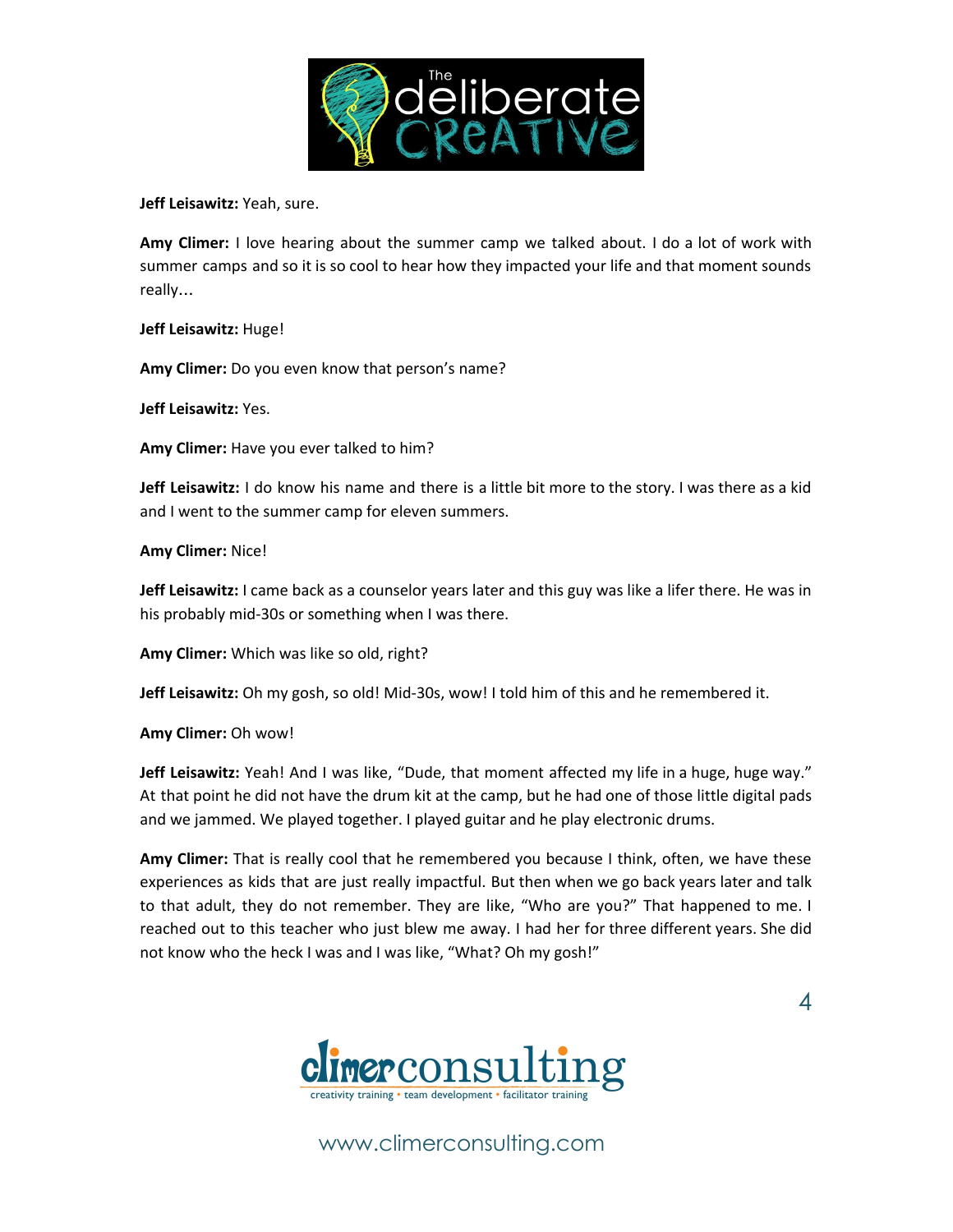

**Jeff Leisawitz:** I know. It is a little disconcerting.

**Amy Climer:** It is.

**Jeff Leisawitz:** A couple of years ago, for my dad's birthday I wrote top ten awesome moments with my dad, and he remembered about two of them.

**Amy Climer:** Nice.

**Jeff Leisawitz:** I am like, "Dad, no these are like our best moments," he is like, "I sort of kind of remember…"

**Amy Climer:** "No, you are just making it up."

**Jeff Leisawitz:** Yeah, I was just making it up.

**Amy Climer:** That is funny. Jeff, what was it that led you to write your book? Why did you do that? And maybe first say a little bit about the book.

### **How Jeff Accidentally Wrote a Book [08:55]**

**Jeff Leisawitz:** The book is called Not F\*ing [Around:](http://amzn.to/2E73FVC) The No Bullsh\*t Guide for Getting Your [Creative](http://amzn.to/2E73FVC) Dreams Off the Ground. The title, I hope, says it all, with minimal cursing.

**Amy Climer:** I will say it is really fun to read because it is just beautifully designed and there are some really fun drawings in there, so I enjoyed it.

**Jeff Leisawitz:** Cool! Yes, thank you. I wrote it like it is simple, but it is chewy, I hope. Like big ideas in there, but easy to read. Perfect, just the way I like it, so I might as well write one, too. What is the book? The book is how to essentially get past yourself to identify what you really love, why you love it and then get past all the hurdles that it takes to step forward in your creativity. Because it really is a monumental task of courage and will and love and vulnerability to be creative. It is tough. I can tell you that from firsthand experience because I have basically had my head bashed against the wall in various ways for whatever, 30 years or something. That said, there are also huge triumphs and so much beauty and love and sharing and expression and everything else.

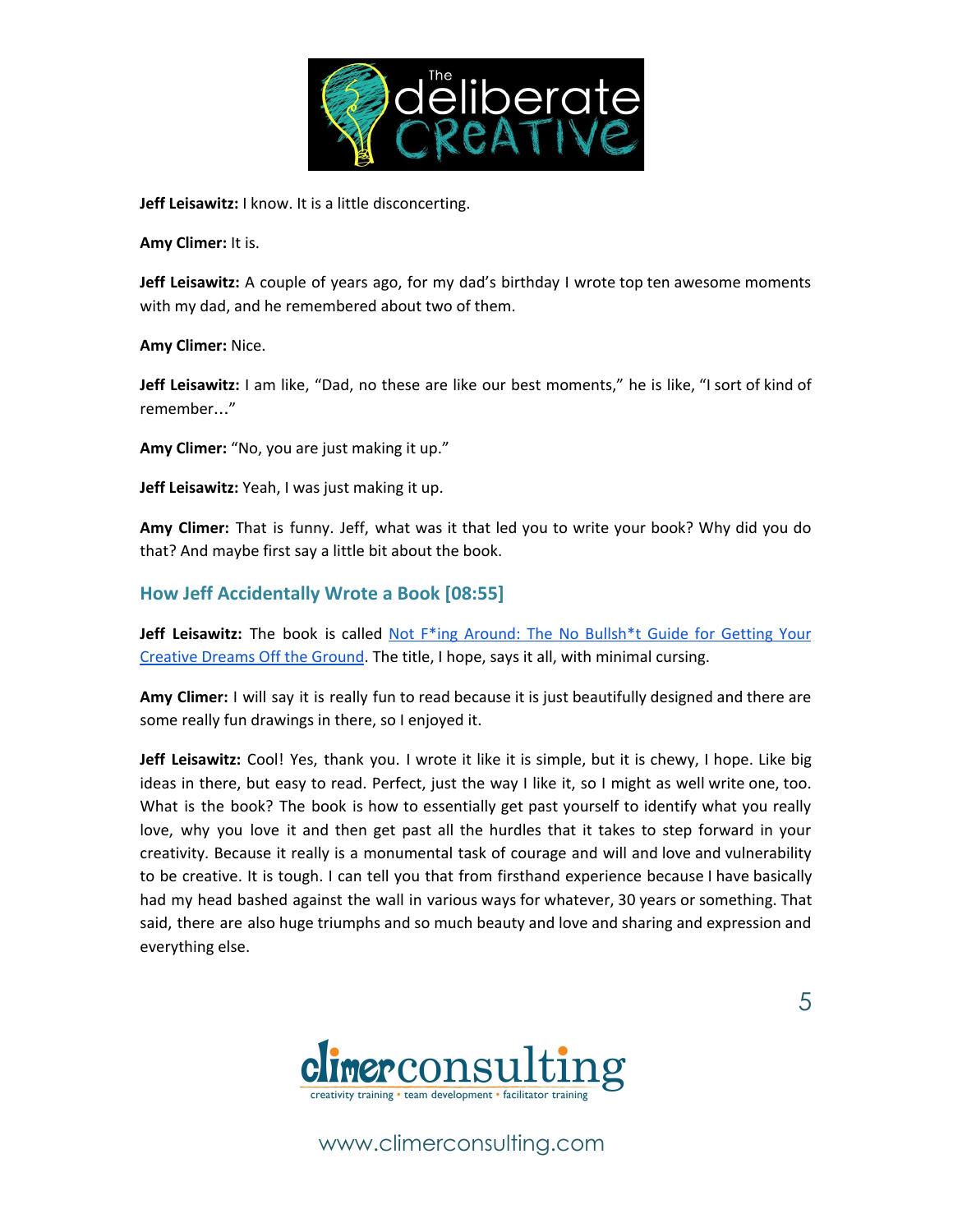

Why did I write this thing? I wrote it by accident. I was minding my own business when I went into a coffee shop here in Seattle where I am, as I often do on a weekend morning or something, and had my latte and started writing. Sometimes I would write poems or work on a screenplay or journal, who knows what. I just wrote something and I was kind of done with it and I was like, "Huh, this sort of sounds like something cool for a book. Maybe I should just write a book!" So I did.

**Amy Climer:** That is awesome! That is not the most common story you hear from authors.

**Jeff Leisawitz:** No. My friend is an astrologer and she looks at my chart -- I guess that is what astrologers love to do -- and she says, "You are like really Aries. You know what that means? It means ready, fire, aim." I sort of fired with this book and I am like, "Oh, okay, now what?"

**Amy Climer:** That is awesome!

**Jeff Leisawitz:** So that is where the book is coming from.

**Amy Climer:** That is cool. One of the things that you really focus on is creativity as a tool to be seen, expressed and healed. Can you talk a little bit about that and what that means?

## **Creativity as a Tool to Be Seen, Expressed and Healed [11:28]**

**Jeff Leisawitz:** Over time, I have realized that people are creative or do creative things for various different reasons. Sometimes they know why and sometimes they do not. By the way, just in general, you do not have to be creative to sort of know or not know why you are doing things. We act subconsciously in huge, huge, huge ways. What I have come to realize through my life is, you know what, when I was 15, being a rock star was probably based on, "Oh, you've got a thousand screaming girls and millions of dollars and David Lee Roth, I want to be that guy," that kind of thing, or Billy Idol, whatever. All my favorites from back then. But what I have realized over time is that that is the superficial part of it and really not anywhere near the most important part.

### **To Be Seen**

To be seen, to be expressed and be healed. What does it mean to be seen? In the world, there are zillions and zillions of people. It is easy to get lost. Online, walking down the street in your city or town or wherever, it is hard. You often may feel anonymous in this world. Also, even with

6

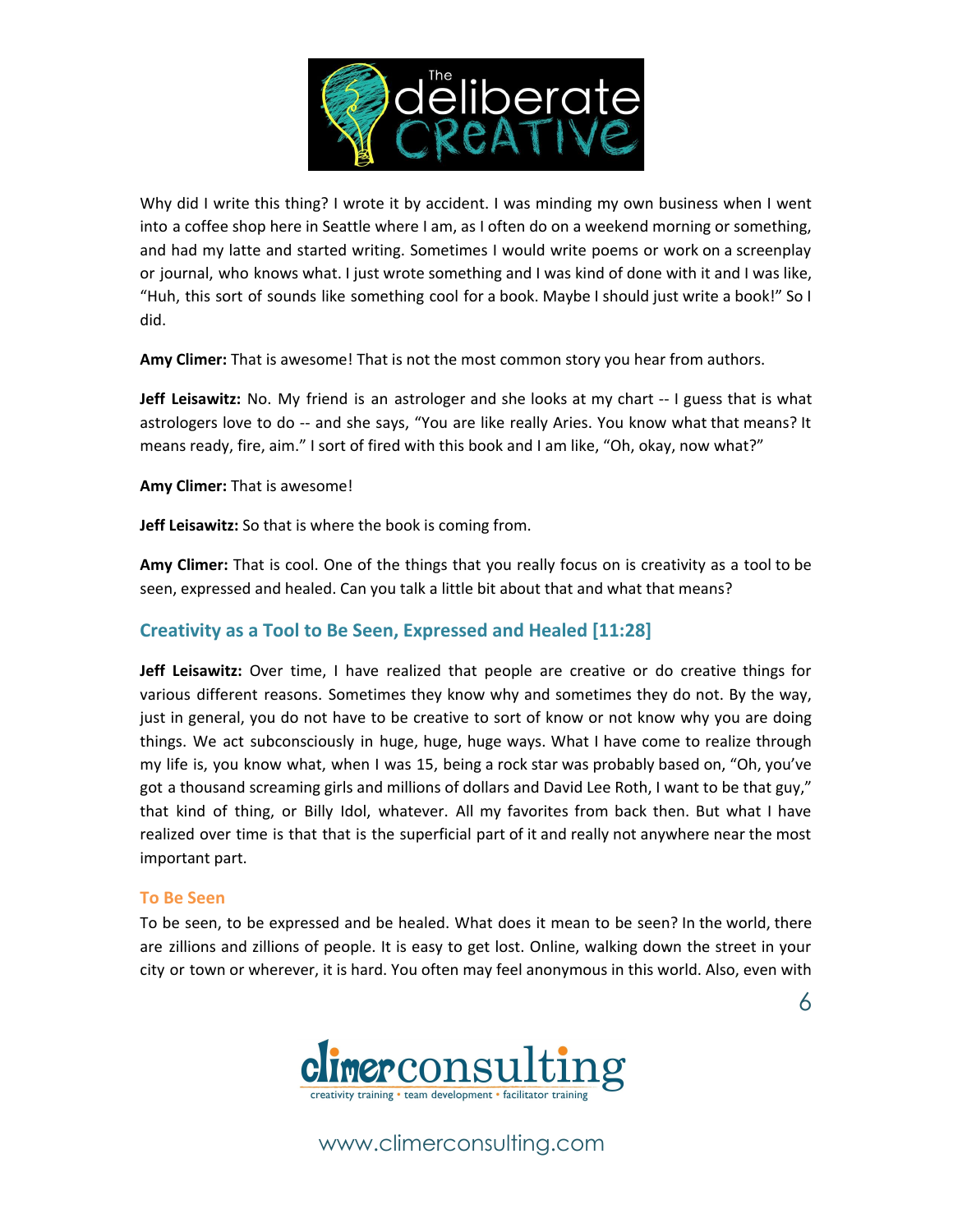

our people, even with our friends, our lovers, our parents, teachers, peers, co-workers, all these kinds of things, I believe we often do not feel as if we are truly seen. Oh yeah, they kind of hear us, they kind of get us, maybe if you are lucky, but a lot of times, not so much. Creativity is a way to be seen that is different from trying to verbalize, trying to yap, yap and talk your way - express yourself that way. That is what the "seen" part is.

### **To Be Expressed**

What is expression? To be expressed? My definition of this in this context is simply actualizing your potential. Let's just say the dancer who is sitting in the corner and not dancing in that moment is not being expressed as a dancer. He or she might have all the awesome moves, but if you are sitting there is your potential rather than actual. So being expressed is actually doing the thing, whatever that is.

A poetry teacher years ago in college for me said, "You know what, a poet is not somebody with a bunch of poems. It is not somebody with a teaching gig. A poet is someone who writes poems. That's it." I was like, "Huh, okay. I get it." That is the expression.

#### **To Be Healed**

Then the heal part. You are seen, you are expressed and then you are healed. What is the healing? I think we typically think of healing as something is broken and something hurts, those kinds of things. That is absolutely true. Being creative, I think, for people who do it with truth and authenticity it is a huge catharsis. It is a huge way to process or let out whatever kind of pain or trauma or suffering or whatever that you have got. Whether it is oh, my heart is broken -- we have heard millions of those songs, those sorts of stories and things like that. It is the very struggles and triumphs. Just think of all the movies and books and paintings, just everything.

There is that, but besides the catharsis in healing, there is also, I believe, celebrating is also a kind of healing. When it is a love song, you are celebrating it, but guess what, you are also celebrating not being lonely. Not having someone.

**Amy Climer:** Or like celebrating moving past it.

**Jeff Leisawitz:** Yeah, exactly. Moving past it. As a creative if you are seen, expressed and healed, you then create this gift for the world, whatever it is, whether it is a song or a movie or a painting or a story or a dance or a quilt. Whatever it is, this is something that you do. And this

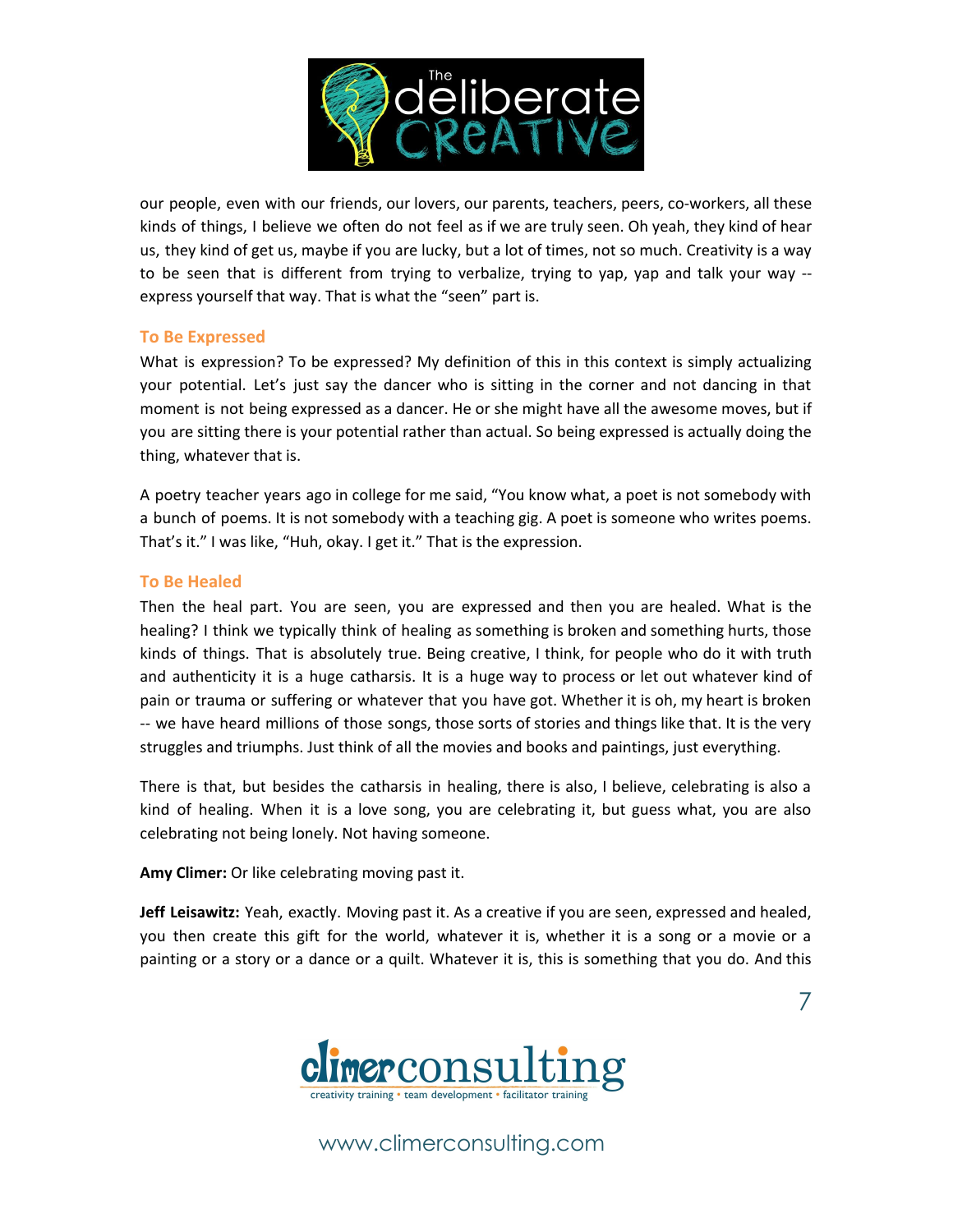

gift is then something that the world can consume at whatever level. Whether it is a million people online listening to your song or your movie or something like that, or it is a poem that you give to somebody who you care about. That is the gift.

But here is maybe even the cooler part of the whole deal and that is when you are seen, expressed and healed in the world and you create the gift to give to the world, you become the gift because you show others that it is possible to be seen, expressed and healed. And if everybody starts doing that, guess what, the world is going to get a lot cooler.

**Amy Climer:** Absolutely. Let's talk a little more about this, about what impact does being creative have on the world? What do you think? And if you have any examples or stories, I would love to hear those.

## **The Impact of Creativity on the World [17:18]**

**Jeff Leisawitz:** What impact does it have? Without creativity, what are we doing?

**Amy Climer:** Yeah, right?

**Jeff Leisawitz:** We are sort of waking up, feeding ourselves, working, whatever that means, and then going back to sleep. We are relating in some kind of way to others, but without creativity - just speaking to each other is a creative act. Some people in some context more so than others, but it definitely is.

**Amy Climer:** We have been doing this since the dawn of time. If not, we would still be hanging out in caves with little bone tools.

**Jeff Leisawitz:** Yeah.

**Amy Climer:** Even then, like a bone tool, someone created that.

**Jeff Leisawitz:** That is right. And bone tools are cool.

**Amy Climer:** Yeah, totally.

**Jeff Leisawitz:** Nothing against them, but yeah, exactly. Being creative I really believe is who we are. We are creativity. And if we do not express that in whatever way feels right to us and in

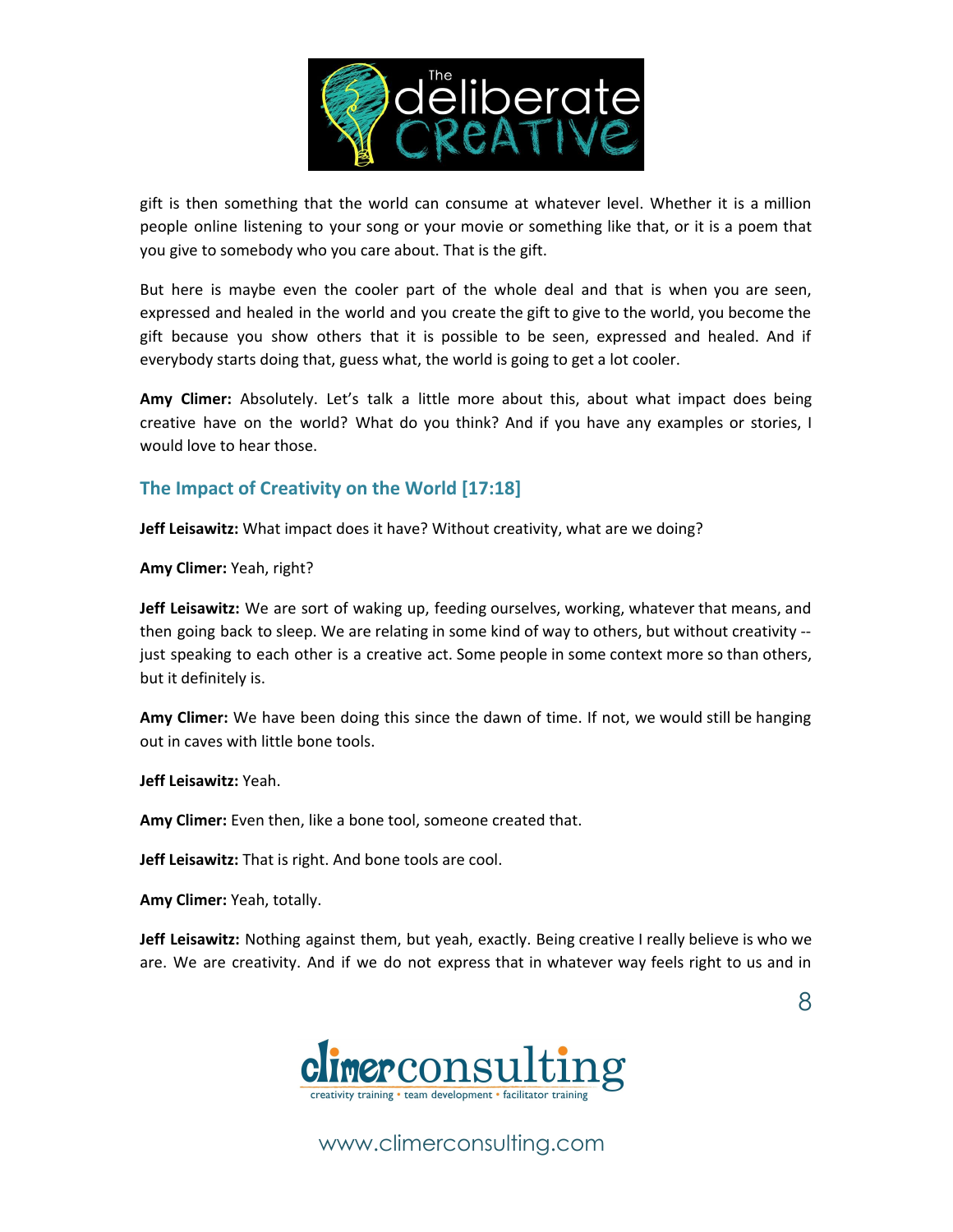

whatever way we choose to develop or not, it expresses us more as humans. You look at kids, kids are all creative. The little kid with the paintings and all the stuff and just the way they speak and the way they think, it is beautiful. It is amazing. And then what happens, you grow up and people tell you you stink, people tell you you cannot do that, people tell you you are weird -- I got a lot of that.

**Amy Climer:** Me too.

**Jeff Leisawitz:** That is right. On the same level. It often gets squashed down in us as we get older. Reclaiming that, and again having the courage whether you want to share your creativity with the world or just doing it for yourself, it is a tremendous act, but it is really a huge act of humanity and kindness and love to yourself.

**Amy Climer:** What do you think happens when people do not express their creativity? How do you think it impacts them personally?

**Jeff Leisawitz:** I think people do a good job of keeping themselves disconnected from themselves in a whole lot of ways. That can be anything from staring at the TV too much to drinking too much to video games, all kinds of things that just distract us from ourselves. Creativity is a way to go in the other direction. It is a way to go deeper into yourself in various ways so that you can know yourself. That being seen part, it is great to be seen by the other, whoever that happens to be.

Also, seeing yourself -- we do not often know ourselves very well. I talked to a writer one time and she said, "I write so I know what I'm thinking." I'm like, "Oh, okay. That makes perfect sense. I totally get it because I do that too. I would not have come up with that line, probably, but I get it."

**Amy Climer:** There are so many times where like I am writing in the morning and things come to me or they just sort of come out and I am like, "Oh, that is what I was thinking, okay." It was buried so far back there that I did not know.

**Jeff Leisawitz:** Exactly. What is the benefit? The benefit is you become a bigger person. You expand your consciousness, you expand yourself, you know yourself, which means you will make better decisions in your life. Because if you do not even know what is good for you, you are probably not going to take the steps. If you do know what lights you up, what is real, what is

9

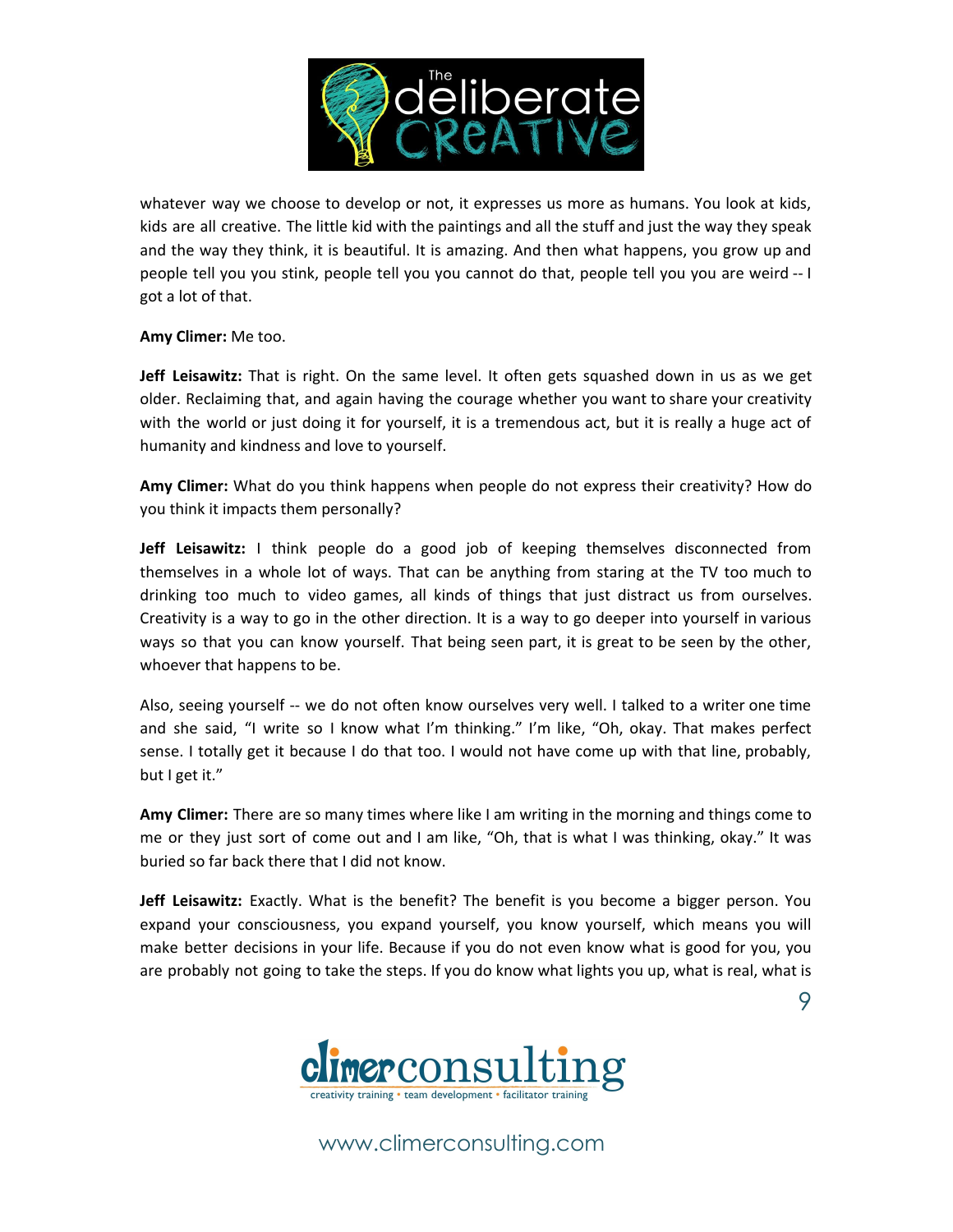

important, what is valuable, guess what, you are a lot more likely to step towards that. And if you do that, guess what, your life gets better, and whatever that means to you. That means your heart gets bigger, that means your love gets bigger, that means you are just more awesome.

**Amy Climer:** That is a good thing, I think.

**Jeff Leisawitz:** I think so too. And if everybody is more awesome, guess what, everything is more awesome.

**Amy Climer:** It is just like a great cycle.

**Jeff Leisawitz:** It is a great cycle so let's do it, you guys. What are you waiting for?

**Amy Climer:** Let's go.

**Jeff Leisawitz:** Rock this thing, yeah.

**Amy Climer:** That is it. What if someone is listening and they are like, "Yeah, this is making sense. I probably could do a better job of understanding myself and expressing myself creatively, now what?" Now what do they do?

**Jeff Leisawitz:** Now what do they do?

**Amy Climer:** What advice do you have for someone who wants to get started with that?

### **Jeff's Advice on Getting More Creative [22:28]**

**Jeff Leisawitz:** I would say create some kind of simple and attainable habit that is appropriate for you; how much time you have, how much energy you have, whatever, that you can actually do and that you will do. And I would also suggest that you make a very clear feedback system. I used to do this before I got an app. I would have a calendar up on my wall. Every day I would work out, I put a little gold star.

**Amy Climer:** Nice!

**Jeff Leisawitz:** It sounds ridiculous. It is like, "Come on, really dude?"



www.climerconsulting.com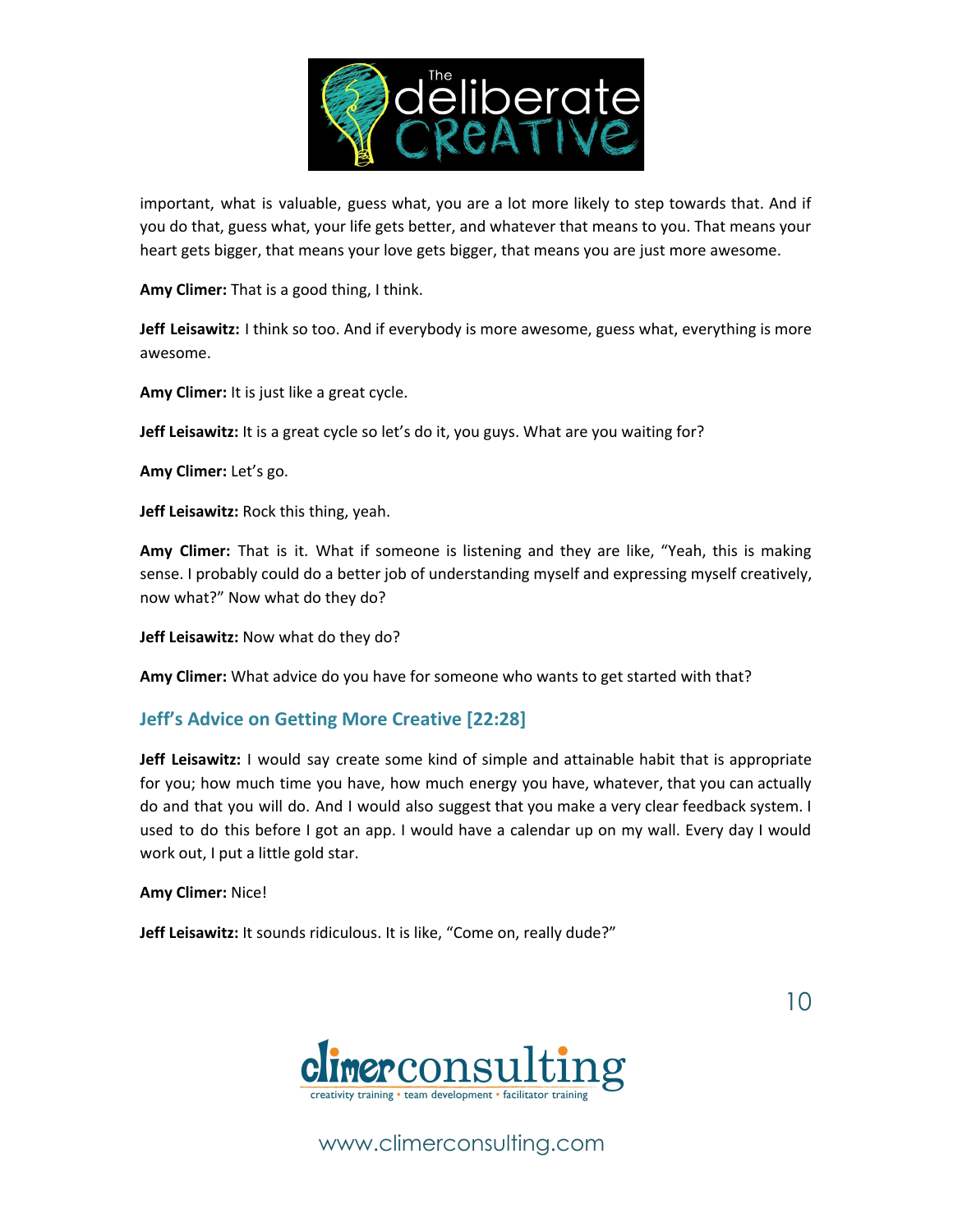

**Amy Climer:** But it works, right?

**Jeff Leisawitz:** It works!

**Amy Climer:** That is the thing.

**Jeff Leisawitz:** And then you are like, "Wow, I did five out of five! That is pretty good this week."

**Amy Climer:** And then you get like a bigger star.

**Jeff Leisawitz:** You get a big star, exactly. What is interesting about habits is habits will build the rest of your life. If you say I am going to write for ten minutes in the morning and you are a writer -- even if you are not a writer you should do it, if you ask me -- but write ten minutes in the morning before you go to work or whatever, however you want to do it. After about a month, your brain, your nervous system, your whole chip will sort of tune to wanting to do the habit more than not wanting to do the habit. If you miss a day you are going to be like, "Oh man, I got to write!" It is just like, as you may have experienced, going to the gym. It is tough to get going at first, but you do it for a while and you are like, "Oh, I got to hit it. I feel like my body or my mind, my spirit needs this stuff."

**Amy Climer:** That is a great example of like going from this concept of extrinsic motivation where I am going to do this habit; I am going to write ten minutes every morning and I am going to give myself a gold star on the calendar. It is kind of you are setting up this extrinsic motivation, but then it translates, as your body gets more and more used to it, it becomes more intrinsic and you are just motivated by doing the actual task.

**Jeff Leisawitz:** Yes. Hack yourself.

**Amy Climer:** Yeah, there you go.

**Jeff Leisawitz:** We should make a T-shirt for that. That would be cool. Here is another idea. People often think like, "I'm not inspired. I am not inspired to do my creative thing." Like okay, great. I actually argued this point with that poetry teacher I was telling you about way back in college and guess what, she was right and I was wrong. But I have come around.

**Amy Climer:** What was she arguing?



www.climerconsulting.com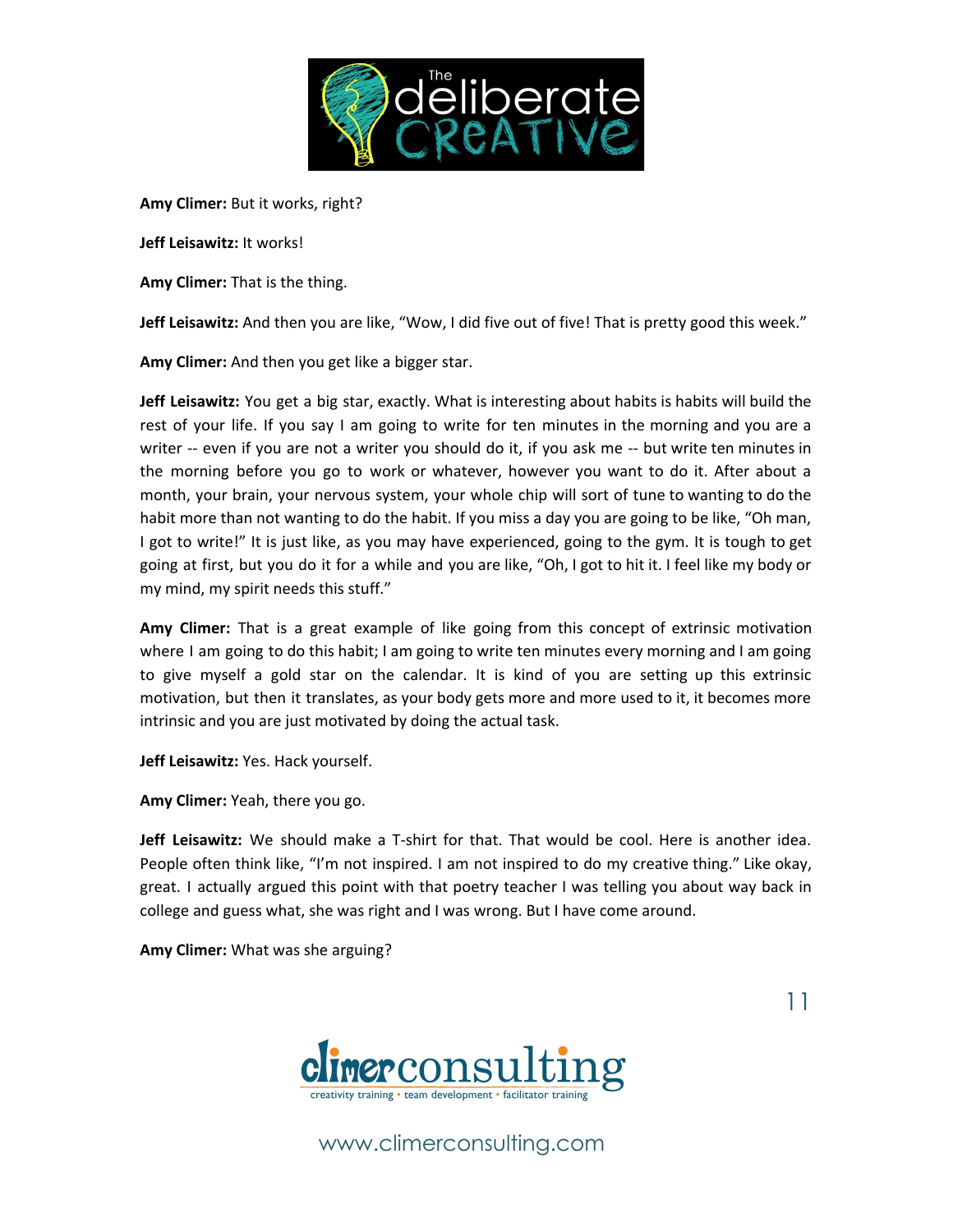

**Jeff Leisawitz:** She was arguing that you should not wait for inspiration and I was arguing that it is all about inspiration, because I am 20, I know what I am talking about. I thought I had a pretty good stance there, but anyway.

**Amy Climer:** Every 20-year-old thought that.

**Jeff Leisawitz:** Exactly. Now what I have come to realize is you will be inspired when you do your thing. Like I am into Photoshop. Sometimes I am just like, "Oh, I don't know what Photoshop project to do," whatever. I would just pull up some image, "I'm not inspired. This stinks." And then I will sort of move stuff around and do some filters or whatever and I am like, "Oh, that's kind of interesting." Three hours later I am like, "Dude, look at this! This is an awesome shot. This is so cool."

**Amy Climer:** And you could never have imagined that unless you sat down and got started.

**Jeff Leisawitz:** Right. Do not wait for the inspiration. Just do something and you will become inspired, sooner or later.

**Amy Climer:** I often say that if you are waiting for inspiration to strike, you are going to be waiting for a long time.

**Jeff Leisawitz:** That is right.

**Amy Climer:** If you are okay with that, that is cool, but if not, get started.

**Jeff Leisawitz:** But if you really want to do this, you do it.

**Amy Climer:** Yeah. What advice do you have for someone if they want to do something creative, say for instance, Photoshop or if they want to be a musician or whatever yet they do not have the skills yet to do it at the level that they want to do it at?

**Jeff Leisawitz:** I would say you are in the best time of all of history because there is a book, there is a blog post, there is a video, most of it for free, out there. You know you already have your internet connection, so you do not have a lot of excuses, really. You can make them up. You can sit there and make up excuses all day long, but at the end of day all you have is excuses. If you want to learn Photoshop, get into Photoshop. Just do it.



www.climerconsulting.com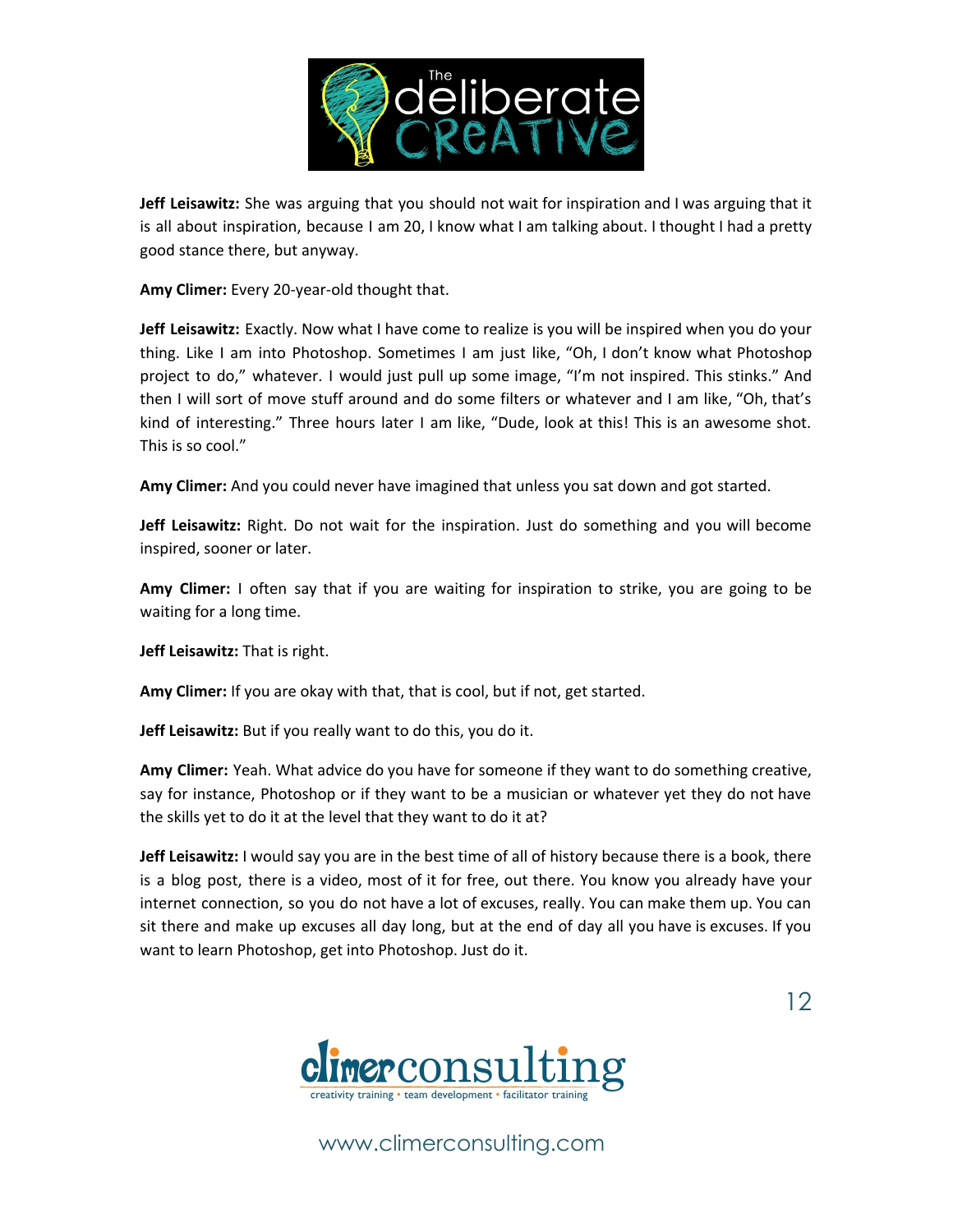

And of course, it is just like anything, something like that is a huge endeavor to really know and understand, but go for it and you will learn something and you will build on it and then you build on that and you build on that. If you quit in three days or three weeks, well that is as far as you are going to get. If you do something a little bit for three years -- do Photoshop for 15 minutes a day for three years, guess what, how cool is that going to be? Something cool is going to happen.

**Amy Climer:** That is cool. Have you had experiences where you have been trying to learn something that you did not quite have the skills yet and you had to go out and figure that out?

**Jeff Leisawitz:** Yeah, everything, every day.

**Amy Climer:** I guess, so that was a dumb question.

**Jeff Leisawitz:** Even just like with this book, I am like okay, I wrote a book, cool. So now how do you sell this thing? Like how do you market this thing? Like email? How do you do these newsletters? How do you do social media effectively and make it interesting and creative? Everybody has got a different opinion on all this stuff and you got to do it, fail. Like one of the chapters in my book, Fail First, I am like the master of failing first. I will just step on the gas and drive into the wall. But the trick is you have to realize that it is not actually failing, it is actually moving forward.

The whole deal is okay, what did I learn from accelerating into this wall? Because you did learn something. Somewhere in the shadows there is some wisdom. You take that and you stick that in your little bag and do whatever you are doing then get back in that car and step on the gas again. Try to avoid the walls, do not try to run into them, but they are going to be there. Every successful person, creative or really anybody that I have ever interviewed, I ask them about failure and they all say like, "Oh, that sucks and thank goodness for it because it is the only thing that gets me moving forward."

**Amy Climer:** I cannot imagine how you would move forward with just about anything without some failures. I am just trying to envision what that would be like. I have never done that. I have never done any sort of project or learned anything creative without messing up or just like, "Oh man, that's a waste." That is what I say to myself, it is a waste, it is really not because like you



www.climerconsulting.com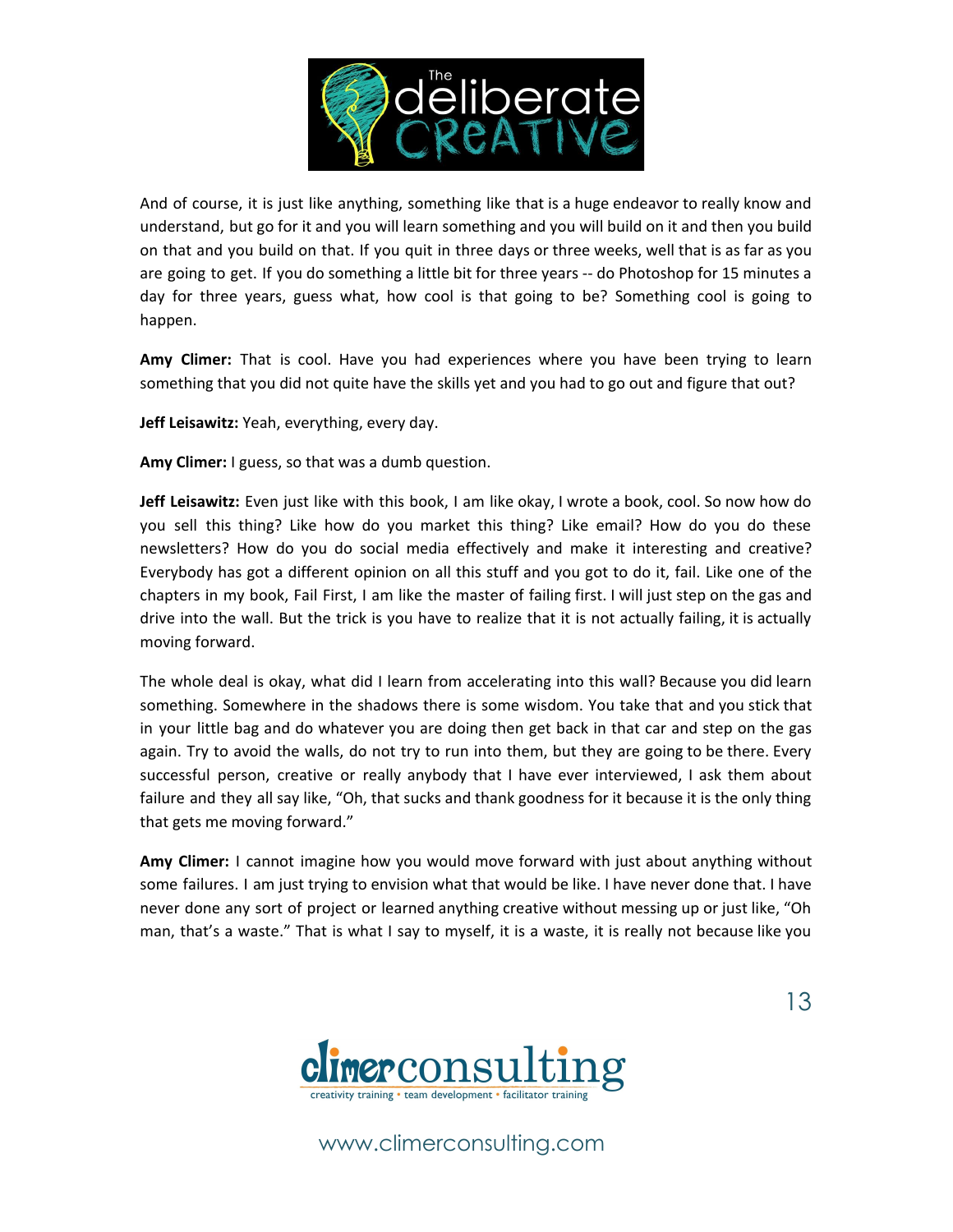

said, you are learning from it. And that is really the key, is that connection between the creativity and the learning.

**Jeff Leisawitz:** That is absolutely the key. If you give up -- if you internalize I am a failure instead of I failed, that is a huge difference between what you are creating as part of your identity and just something that happens in the world. And if you get into the point where it is like I am a failure, that is tough. That is where fear and stuff comes in. We have to get in there and be like, "No, no, no, you are successful. You are okay. You are all these beautiful things that you are." You have failed and that is fine, but make the difference between who you are and what happens or what you do.

**Amy Climer:** Absolutely. Jeff, one of the things I like to do at the end of every episode is give listeners a weekly challenge, something that they can apply this week based on what you have been talking about. What would be a weekly challenge you would give listeners?

## **Weekly Challenge [31:07]**

**Jeff Leisawitz:** I am going to go back to what I said a little bit before, which is just create some kind of new habit. Make it simple. Make it attainable. Make it a little bit of a stretch. It cannot be like oh, I am going to brush my teeth.

**Amy Climer:** Hopefully, you are doing that already.

**Jeff Leisawitz:** Perhaps, it is writing ten minutes in a day. I have been doing one for almost a year now, writing a poem every day. I got this little tiny notebook, which I would show you if we were on video, and I would just write a little poem. It literally takes me a few minutes. This little change in my life has been tremendously cool, healing, lovely, because I just get to express. I do not even go back and read them. I just do it.

**Amy Climer:** That is cool.

**Jeff Leisawitz:** It could be that, it could be I am going to look for beauty in the world. That is a good one because guess what? What we look for is what we see. If you look for all the pain and tragedy in the world, you are going to see that. It is always there and is to be acknowledged, but if you are looking for the beauty in the world, you are going to see that too. So hey, you got a



www.climerconsulting.com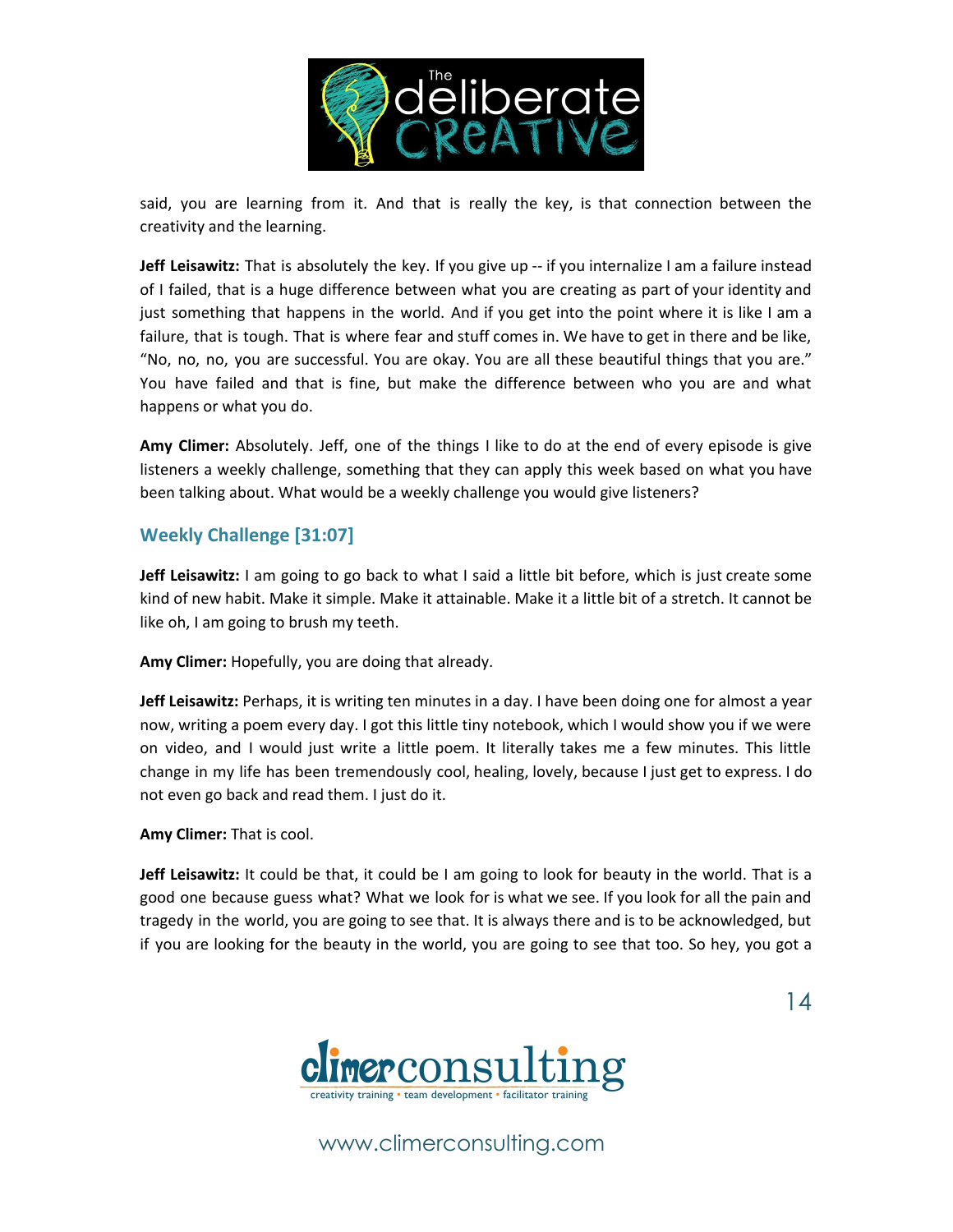

cell phone in your pocket? Raise your hand if you have a cell phone in your pocket. Look for beauty and take one picture a day.

**Amy Climer:** I love it.

**Jeff Leisawitz:** Something like that. Who knows, there are a million little missions like that, depending on your interests and whatever.

**Amy Climer:** Cool. Jeff, where can listeners learn more about you and your work and find your book?

Jeff Leisawitz: **[www.jeffleisawitz.com](http://www.jeffleisawitz.com/)**. Do you guys know how to spell that? No. But if you get close, Google will help you or Amy will write it down somewhere, I am sure. You can also get the book on **[Amazon](http://amzn.to/2E73FVC)**. Of course, again, spell it anywhere near close and you will be fine.

**Amy Climer:** Awesome. I will put a link to your website and the book in the shownotes so no one has to worry about spelling it.

**Jeff Leisawitz:** Cool and beautiful. And by the way, when you sign up for the mailing list, you get three free chapters of Not F<sup>\*</sup>ing [Around](http://amzn.to/2E73FVC).

**Amy Climer:** Awesome! Love it. Jeff, thank you so much for being on the show. I really appreciate having you today.

**Jeff Leisawitz:** Thank you. This is great. You are an awesome host. I love it.

**Amy Climer:** Thanks. I think it is interesting what Jeff said there at the end for the weekly challenge. He suggested developing a habit around something creative, whether that is writing or taking a picture every day, whatever it is is not as important as doing something. Many other guests on this podcast have said the same thing. That it is all around developing some regularity around something creative. So if you want to be more creative, that is a critical aspect of it.

There is a subseries within this podcast that some of you have heard which is called The Creativity in Practice Series where I am interviewing artists or creative practitioners, rather than thought leaders, and of the people I have interviewed so far, every single artist said the same thing. That if you want to be more creative, developing a habit around your practice is critical.



www.climerconsulting.com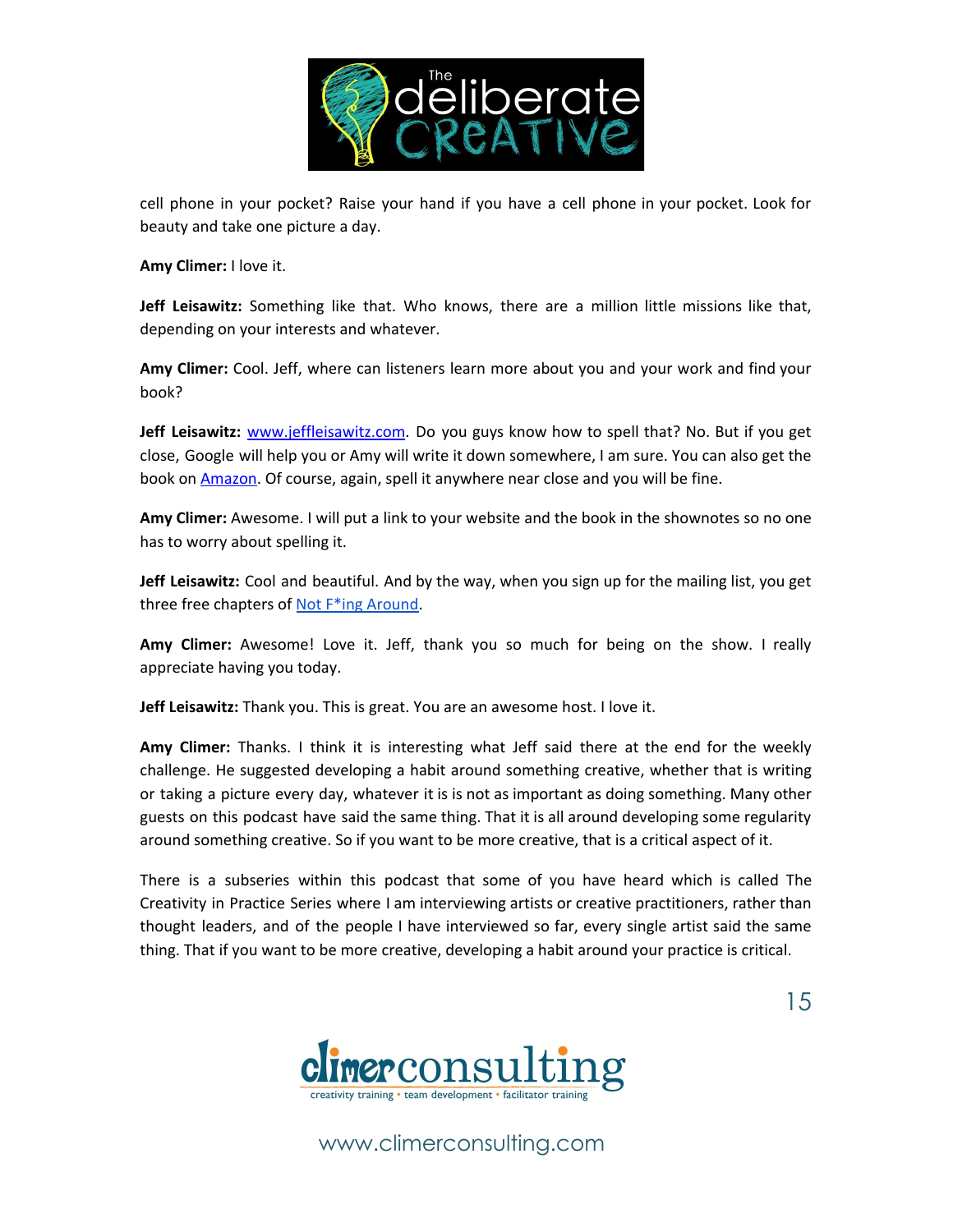

I think we start seeing themes like that, especially from people who do not even know each other or living on opposite sides of the U.S. that is critical. That is where it is like okay, let's pay attention to what is happening here or what is being said. I actually agree with that. See what kind of habits you can create in yourself. Even if you just do something for a week, what happens? Or maybe it is every other day, or maybe it is just weekdays or weekend days. Start small. Do not beat yourself up if you skip a day or if you mess up, just do it again. Start over. Keep going.

If you want to access the shownotes with the links to Jeff's website and his book, you can go to [www.climerconsulting.com/089](http://www.climerconsulting.com/089).

Also, I want to say a big thank you to those of you who listen to this podcast. I really appreciate it. And particularly a big thanks to those of you who have taken the time to write a review for the podcast. Recently, iTunes made some changes in their setup of the podcast app and so I just wanted to point out how easy it is to write a review.

If you are listening on your iPhone, you can follow these directions with me. You just click on the purple podcast app and when you are listening to the episode, you scroll down and it says "See More Episodes". You click on that and then you scroll down and there will be a place where you can rate the podcast. You can give it a one through five star rating, five being excellent. Then you can write a review. It just takes a couple of seconds, maybe a full minute to write the review. That will mean so much to me. I really appreciate reading those reviews and seeing them and it helps other people find the podcast. If you will take a moment to do that, I will be so thankful.

I also want to share that I have a few things coming up pretty soon. March 2018 is when this is being released. I am doing some webinars later this month. The best way to find out about the webinars and some other cool things that I am launching is to follow me on social media. You can find me on Facebook at Climer [Consulting](https://www.facebook.com/climerconsulting) or on [Twitter](https://twitter.com/amyclimer) and [LinkedIn](http://linkedin.com/in/amyclimer) under Amy Climer. Go there, follow me there. And if you go to [www.climerconsulting.com](http://www.climerconsulting.com/), you can sign up for my email list, which is where I share the most information. Although, it is only an email about once a month, maybe twice a month sometimes, but I certainly will never ever spam you or share your email with anyone. I take that trust very -- that is very important to me. If you would like to connect with me, I would love to connect with you.



www.climerconsulting.com